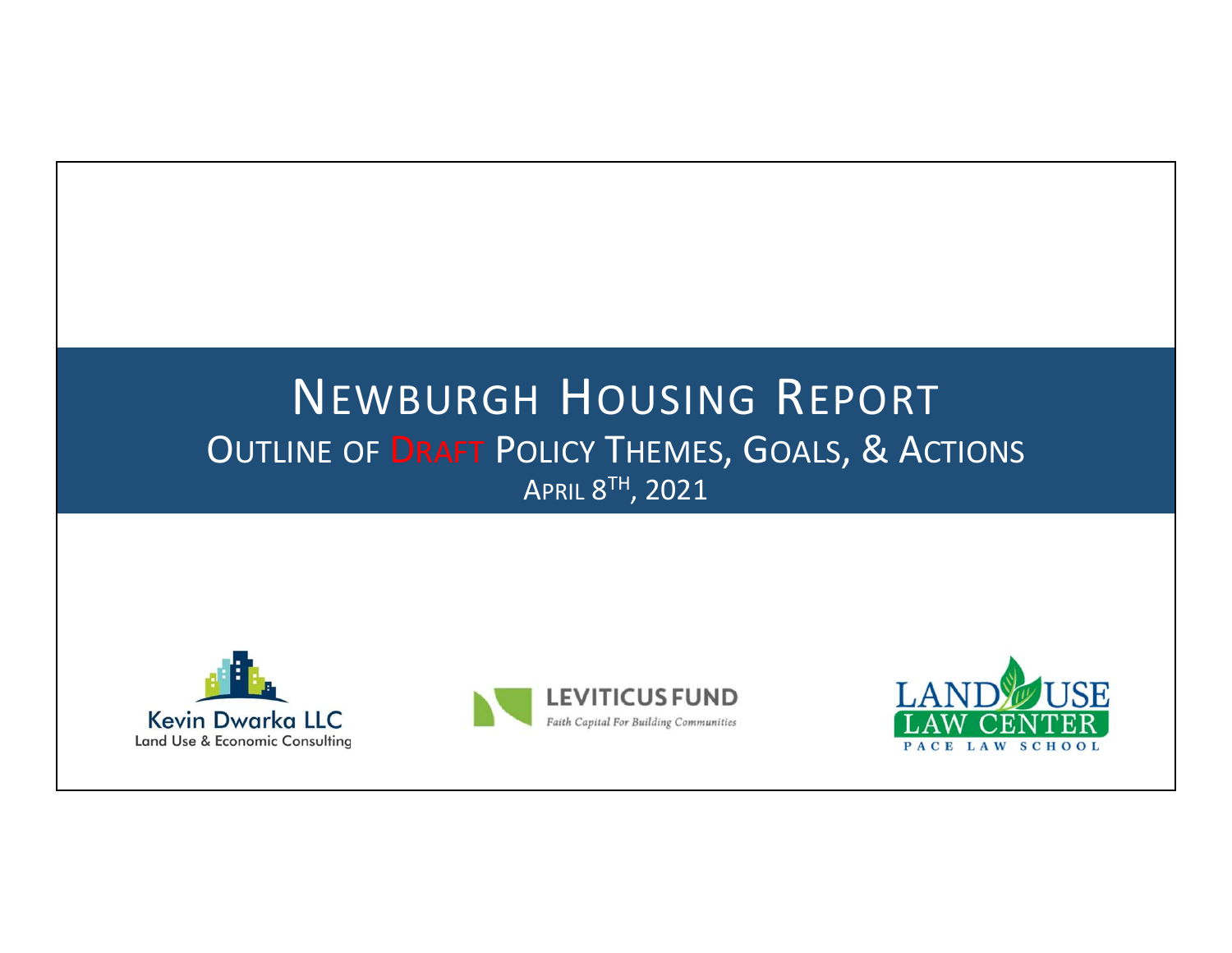# A FIVE LEVEL PLAN

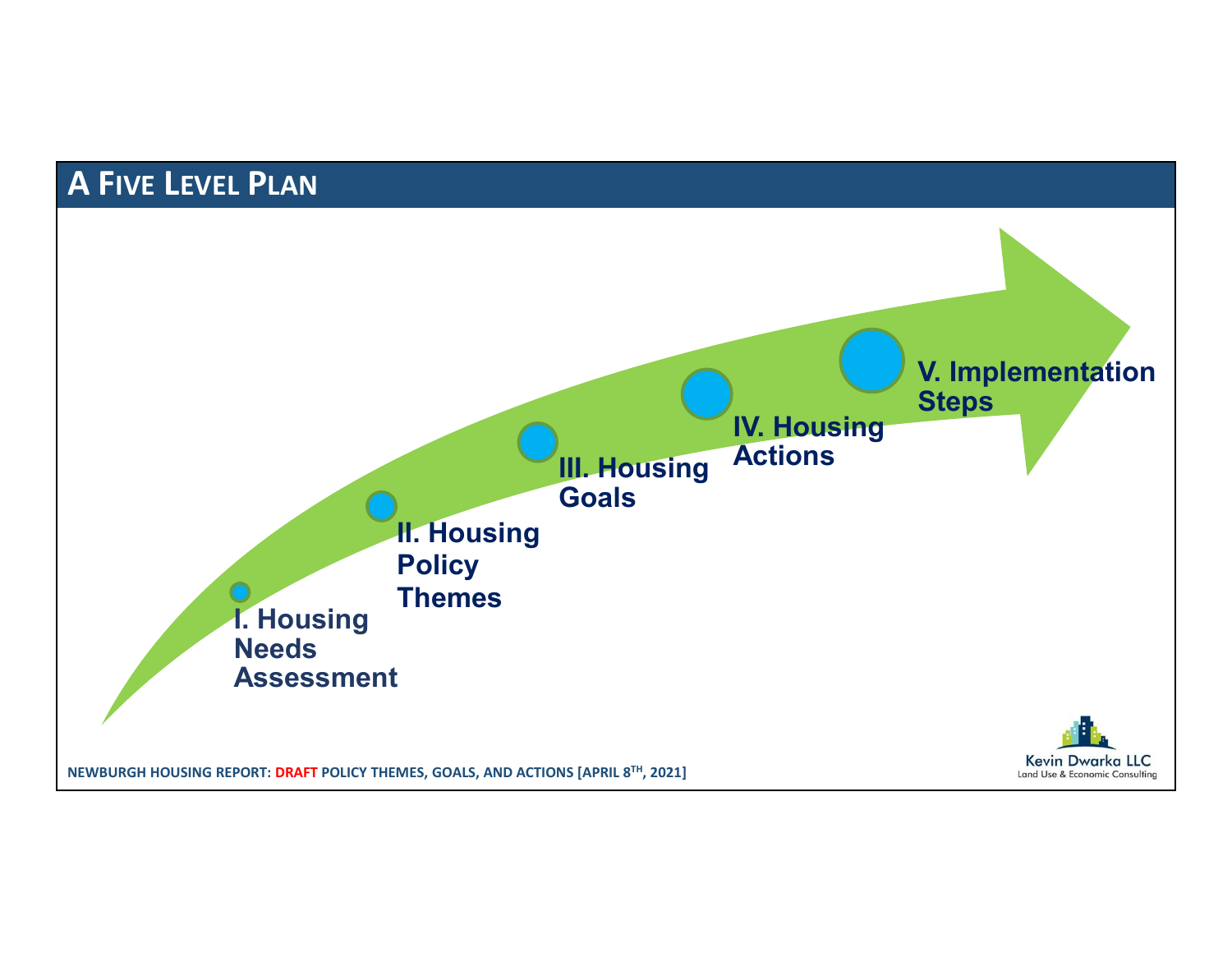## LEVEL I: HOUSING NEEDS ASSESSMENT - MEDIAN HOUSEHOLD INCOME



#### FINDINGS:

- Orange County's median household income is more than 2x that of Newburgh.
- Newburgh's median household income increased by 25% from 2000 to 2014/18, \$76,716 while Orange County's increased by 47% over the same period.
	- 61% of Newburgh households make less than \$50,000 a year, compared to 34% of Orange County households.
	- Median household income varies considerably amongst Newburgh's census tracts, with a low of \$26,904 in Census Tract 4 and a high of \$51,964 in Census Tract 2.
- In Census Tract 4, nearly 75% of Orange and the concess than  $\frac{1}{2}$  or the concess of the concess than \$50,000. County, NY Thouseholds earn less than \$50,00

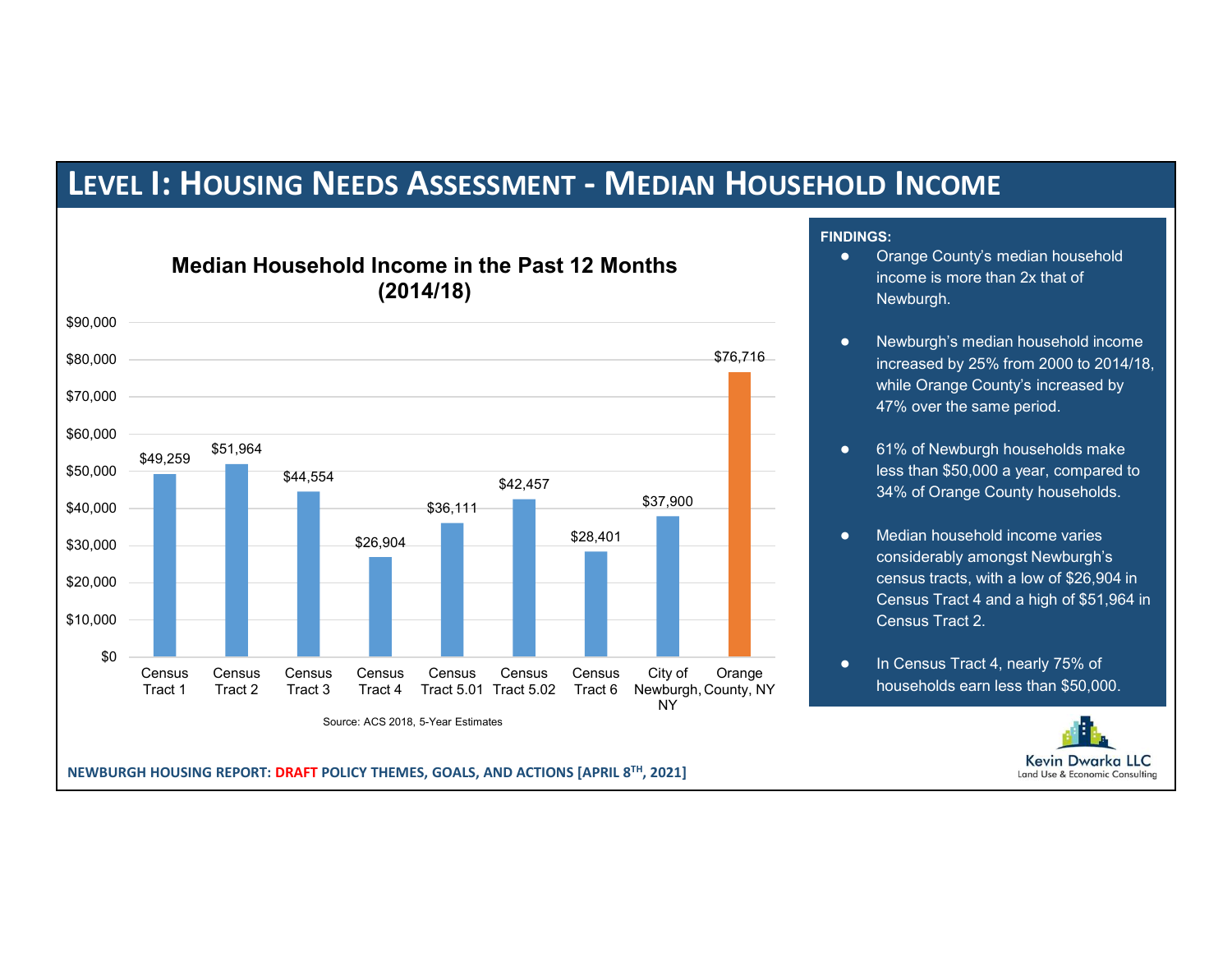# LEVEL 1: HOUSING NEEDS ASSESSMENT - MEDIAN HOUSEHOLD INCOME BY RACE<br>Median Household Income in the Past 12 Months by<br>Race or Ethnicity of Householder<br>Median household income is<br>median household income is



#### Median Household Income in the Past 12 Months by Race or Ethnicity of Householder

#### FINDINGS:

- **DLD INCOME BY RACE**<br> **NDINGS:**<br>
For every racial or ethnic group,<br>
median household income is<br>
significantly lower in Newburgh<br>
than in Orange County, though<br>
the largest disparity exists for the median household income is significantly lower in Newburgh City of Newburgh, NY **Contains than in Orange County**, though the largest disparity exists for the Black or African-American population, for whom the median household income in Orange County is more than twice that in Newburgh. **DID INCOME BY RACE**<br>
• For every racial or ethnic group,<br>
median household income is<br>
significantly lower in Newburgh<br>
than in Orange County, though<br>
the largest disparity exists for the<br>
Black or African-American<br>
popula
	- non-Hispanics have the highest median household income, \$40,129 though the gap between White non-Hispanics and others is larger in Orange County than in Newburgh.

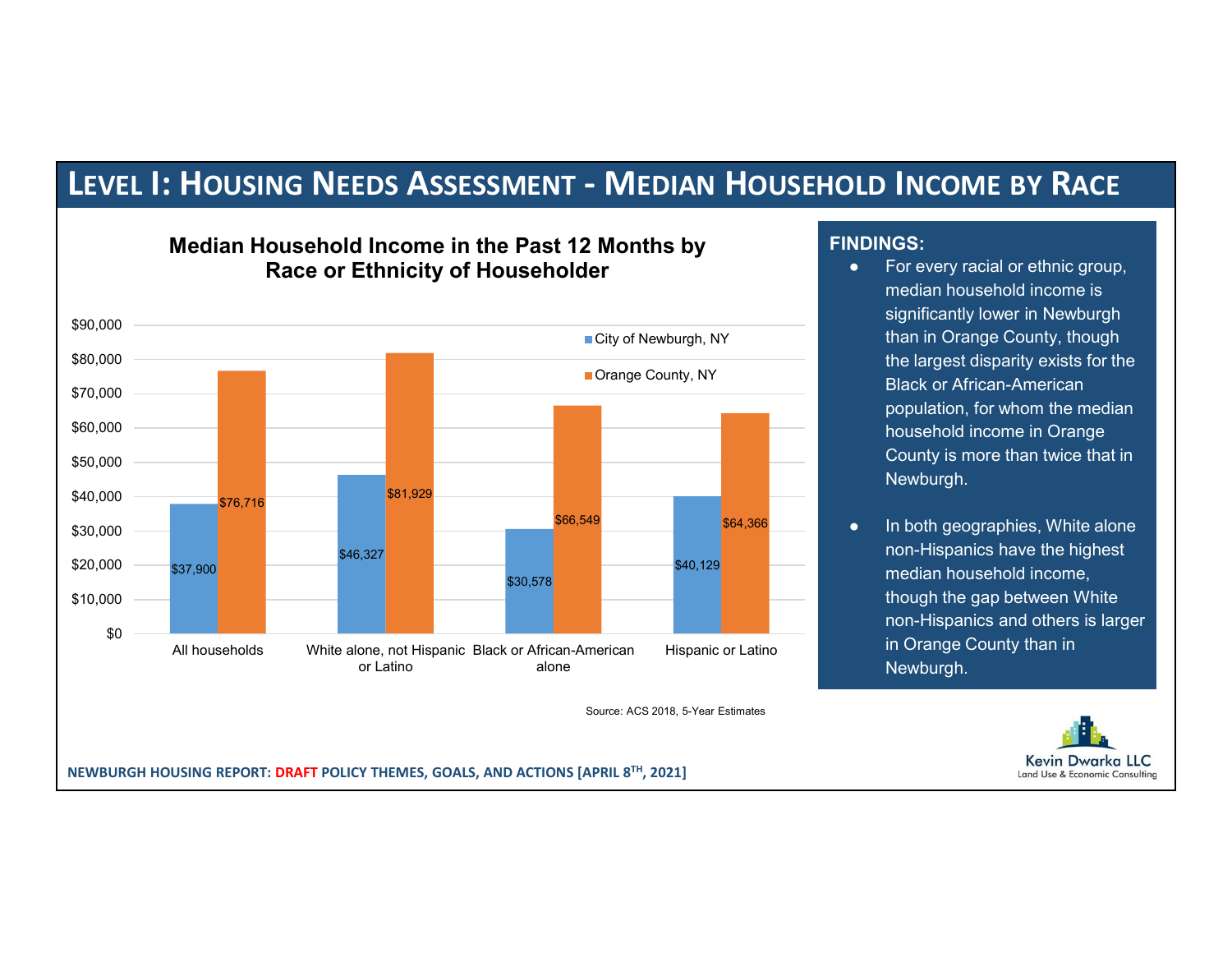# LEVEL I: HOUSING NEEDS ASSESSMENT - HOMEOWNERSHIP RATE



#### FINDINGS:

- $\frac{68\%}{\%}$  half that of Orange ● Newburgh's homeownership rate (31%) is less than County (68%).
	- Within Newburgh, residents who are White alone, not Hispanic have the highest homeownership rate: 3x the rate for American alone residents; and 2.4x the rate for Hispanic or Latino individuals of any race.

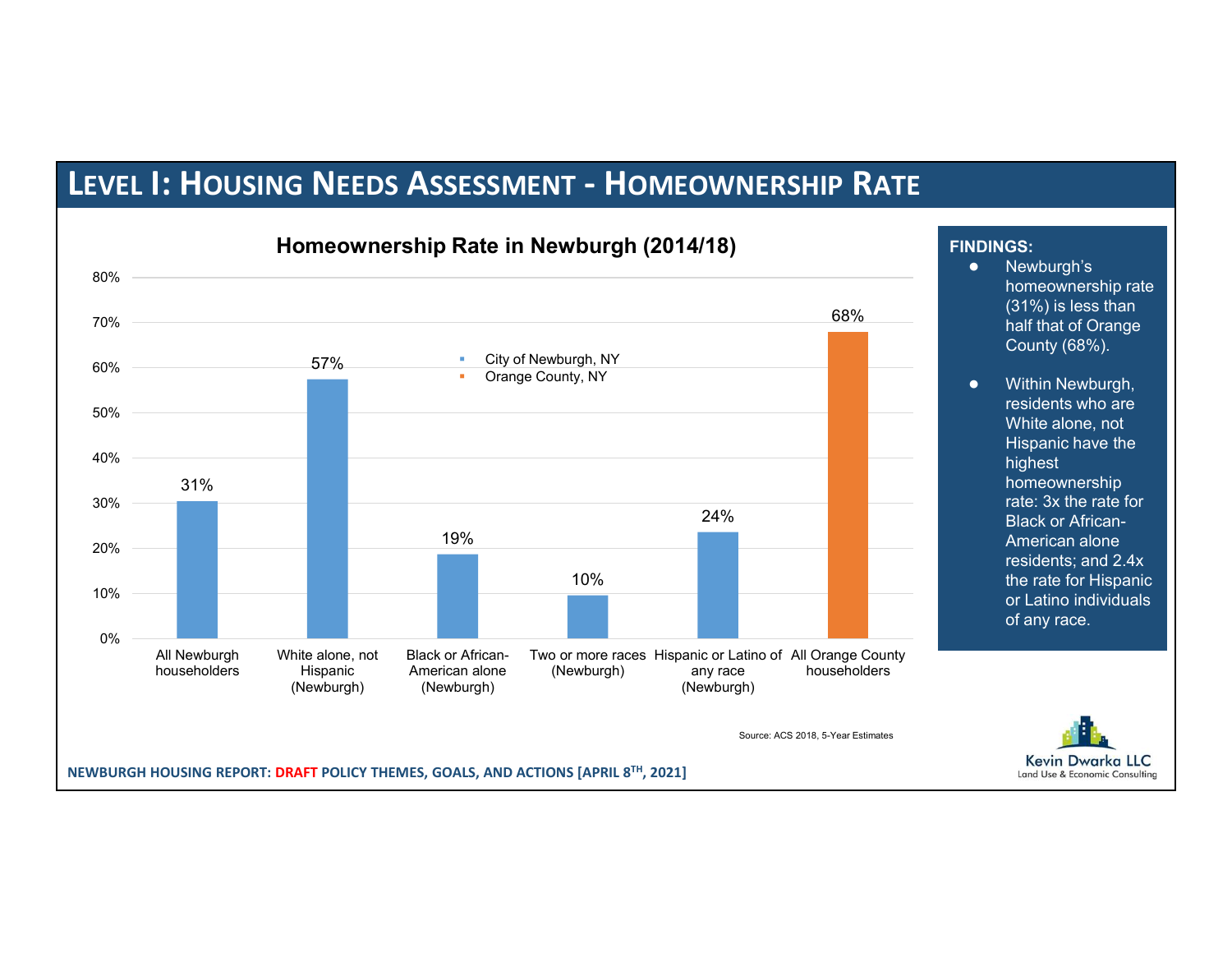# LEVEL I: HOUSING NEEDS ASSESSMENT- COST-BURDENED RENTERS



#### FINDINGS:

- 61% of Newburgh of Orange County rental homes are costburdened.
- rental homes in every Newburgh census tract are costburdened, with this rate rising as high as 75% of rental homes in Census Tract 6.  $\sim$   $\sim$   $\sim$   $\sim$   $\sim$   $\sim$   $\sim$   $\sim$  $54\%$   $\bullet$  More than half of all  $\bullet$



at 52%.

the lowest cost burden rate for rental homes,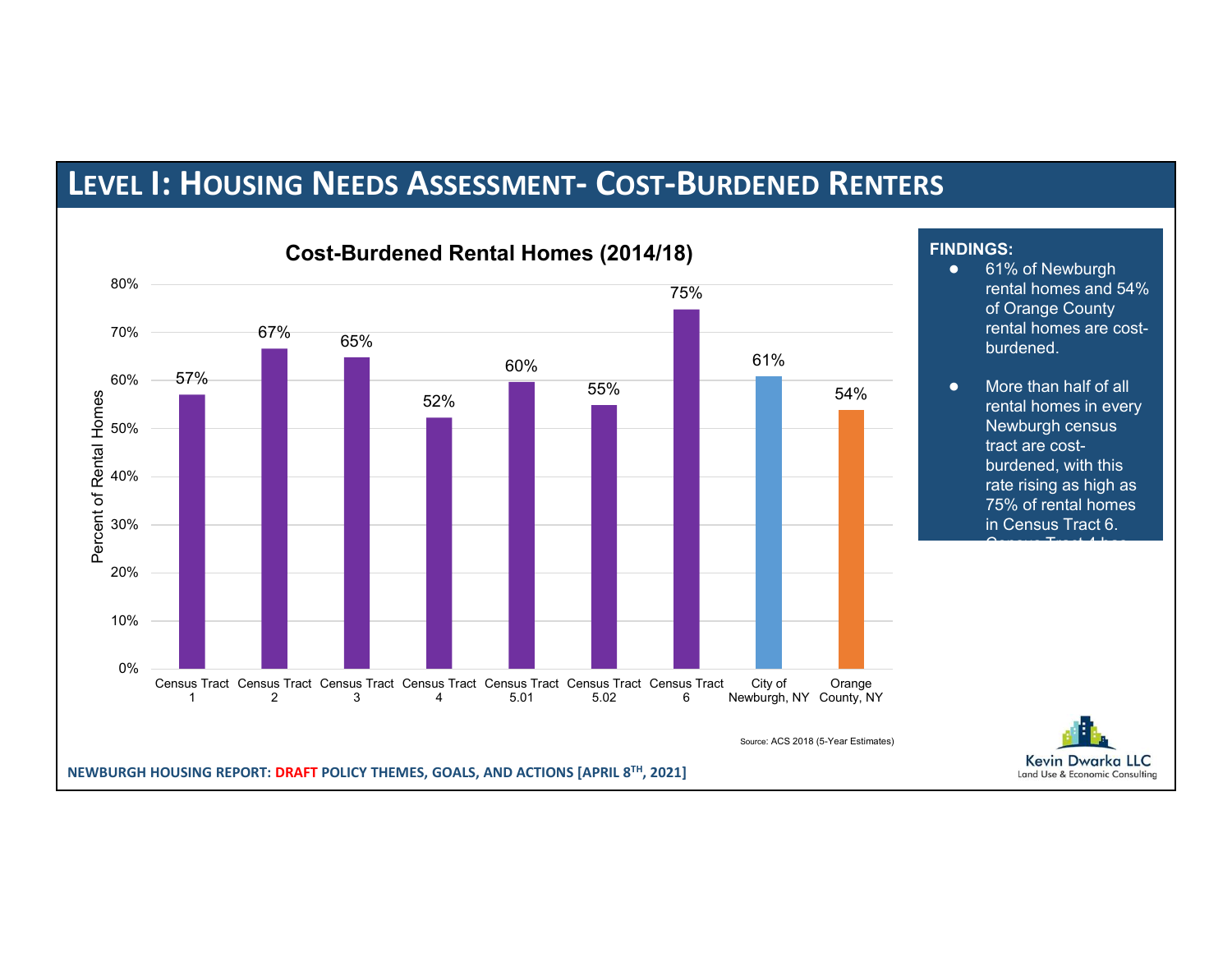## LEVEL I: HOUSING NEEDS ASSESSMENT - COST-BURDENED OWNERS



#### Cost-Burdened Owner-Occupied Homes (2014/18)

The share of costburdened owneroccupied homes in higher than the share of cost-burdened owneroccupied homes in

FINDINGS:

In most Newburgh census tracts, about 33% 45% of owner-occupied homes are costburdened, though this share rises to 61% in Census Tract 5.02 and drops to 18% in Census Tract 5.01.

Land Use & Economic Consulting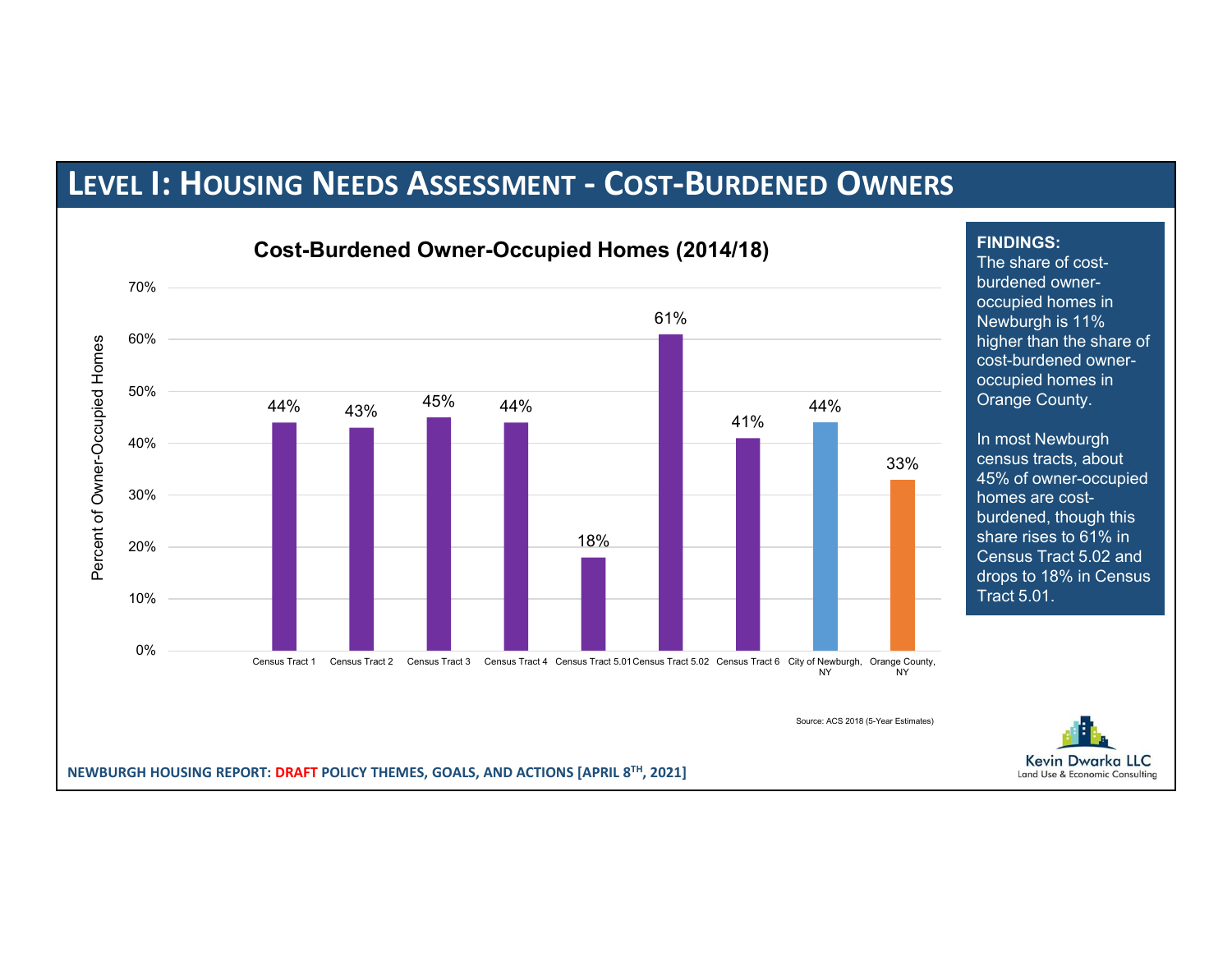

#### FINDINGS:

- Of Newburgh's 11,765 housing structures, 57%  $\begin{array}{ccc} \text{1 or 2 units} & \text{6,682} \text{ have 1 or 2 units,} \end{array}$ while 43% (5,083) are **3 or more 19 or multi-family structures (3 COV)** or more units).
	- Of Orange County's 142,360 housing structures, 79% (111,786) have 1 or 2 units, while 21% (30,574) are multifamily structures (3 or more units).
	- 17% of Orange County's multi-family structures exist in Newburgh.
	- There are 1,063 multifamily structures per while there are only 6 multi-family structures per square mile in Orange County.

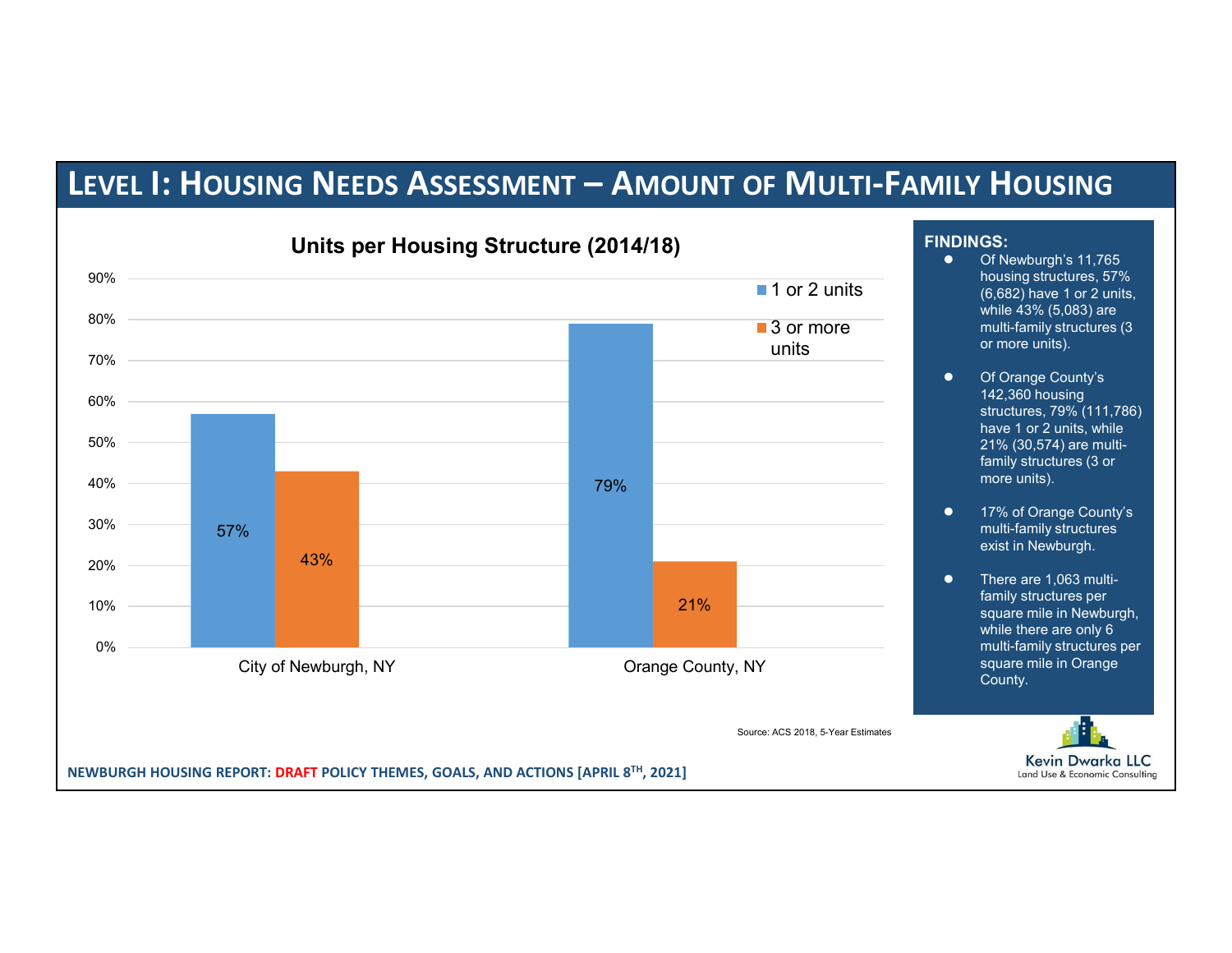# LEVEL II: THREE INTERLOCKING POLICY THEMES

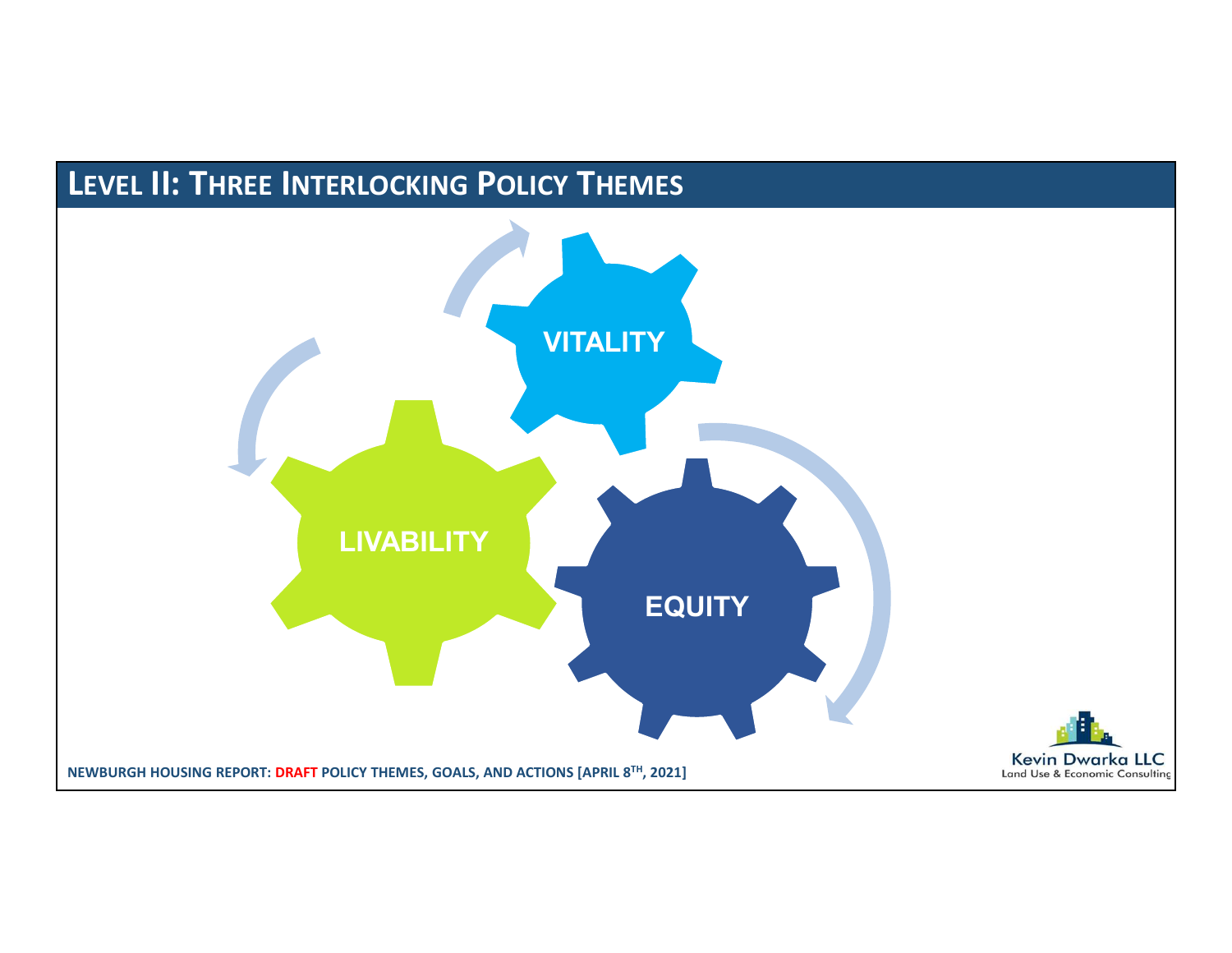## LEVEL II: POLICY THEMES - EQUITY

**Exercise SECT THEMES - EQUITY**<br>Equity encompasses the affordability of a city's housing stock to residents of all income, the racial<br>and economic integration of neighborhoods, and the protection of all residents from hous **1: POLICY THEMES – EQUITY**<br>Equity encompasses the affordability of a city's housing stock to residents of all income, the racial<br>and economic integration of neighborhoods, and the protection of all residents from housing<br> **1: POLICY THEMES – EQUITY**<br>Equity encompasses the affordability of a city's housing stock to residents of all income, the racial<br>and economic integration of neighborhoods, and the protection of all residents from housing<br> **i: POLICY THEMES – EQUITY**<br>Equity encompasses the affordability of a city's housing stock to residents of all income, the racial<br>and economic integration of neighborhoods, and the protection of all residents from housing<br> **Equity** encompasses the affordability of a city's housing stock to residents of all income, the racial<br>and economic integration of neighborhoods, and the protection of all residents from housing<br>discrimination of all kind **I: POLICY THEMES - EQUITY**<br> **Equity** encompasses the affordability of a city's housing stock to residents of all income, the racial<br>
and economic integration of neighborhoods, and the protection of all residents from hous **Equity** encompasses the affordability of a city's housing stock to residents of all income, the racial<br>and economic integration of neighborhoods, and the protection of all residents from housing<br>discrimination of all kind Equity encompasses the affordability of a city's housing stock to residents of all income, the racial<br>and economic integration of neighborhoods, and the protection of all residents from housing<br>discrimination of all kinds. and economic integration of neighborhoods, and the protection of all residents from housing<br>discrimination of all kinds. Discussions regarding a community's housing policy frequently devolve<br>into a debate over affordable h

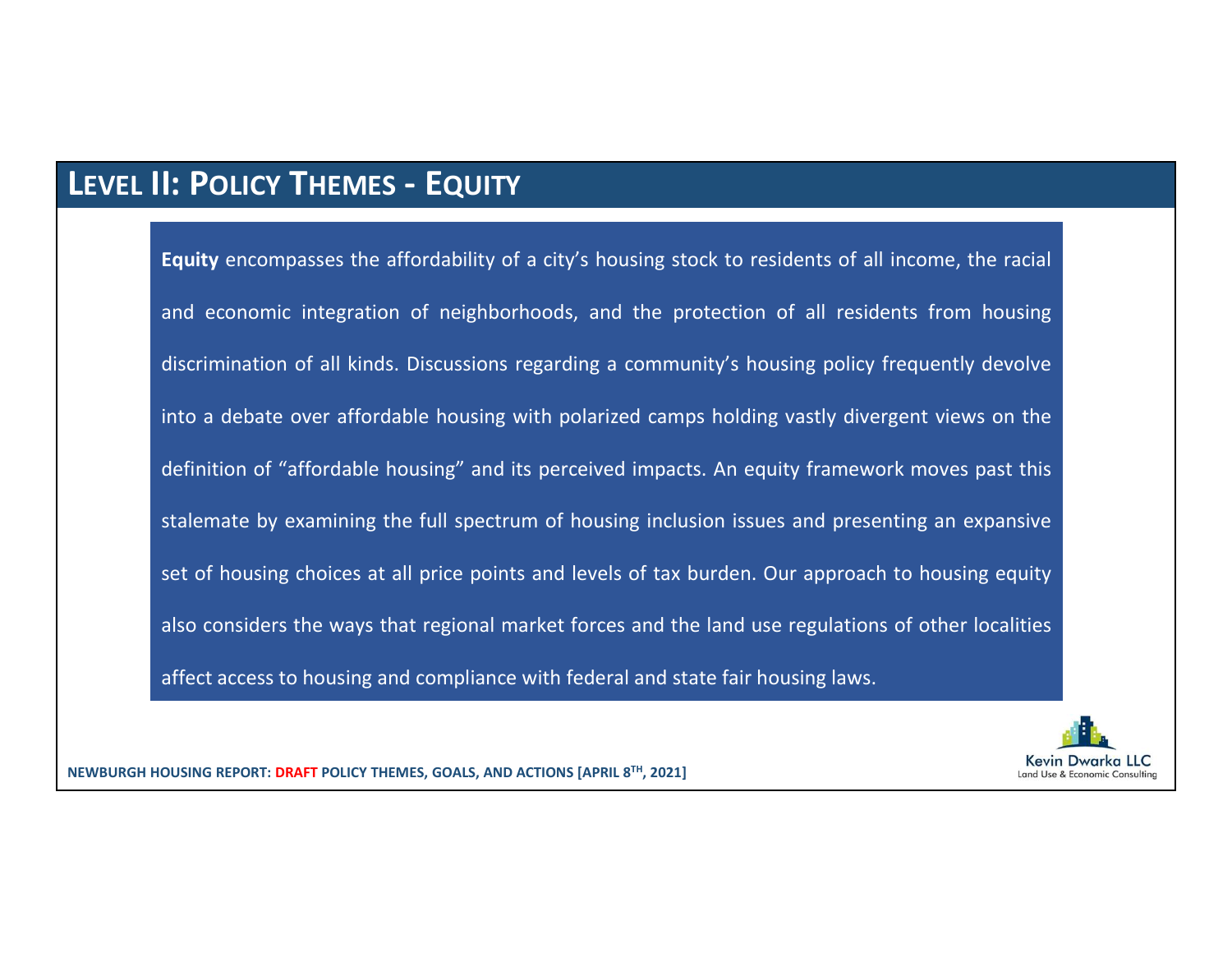#### LEVEL II: POLICY THEMES - VITALITY

Vitality refers not only to quality of life within a housing unit but the overall physical, fiscal, and cultural health of<br>Vitality refers not only to quality of life within a housing unit but the overall physical, fiscal, THE SURVITHE SHOT THE SURVITHE STATE SURVITHEN USE THE SURVITHEN VITHEN SURVITHEN SURVITHEN SURVITHEN SURVITHEN<br>The surrounding neighborhood. A vital neighborhood is comprised of an engaged and diverse community enjoying<br>c **CEL 11: POLICY THEMES – VITALITY**<br>Vitality refers not only to quality of life within a housing unit but the overall physical, fiscal, and cultural health of<br>the surrounding neighborhood. A vital neighborhood is comprised Vitality refers not only to quality of life within a housing unit but the overall physical, fiscal, and cultural health of<br>the surrounding neighborhood. A vital neighborhood is comprised of an engaged and diverse community **THEMES - VITALITY**<br>Vitality refers not only to quality of life within a housing unit but the overall physical, fiscal, and cultural health of<br>the surrounding neighborhood. A vital neighborhood is comprised of an engaged a VEL 11: POLICY THEMES – VITALITY<br>Vitality refers not only to quality of life within a housing unit but the overall physical, fiscal, and cultural health of<br>the surrounding neighborhood. A vital neighborhood is comprised of Vitality refers not only to quality of life within a housing unit but the overall physical, fiscal, and c<br>the surrounding neighborhood. A vital neighborhood is comprised of an engaged and diverse com<br>cultural centers, comm

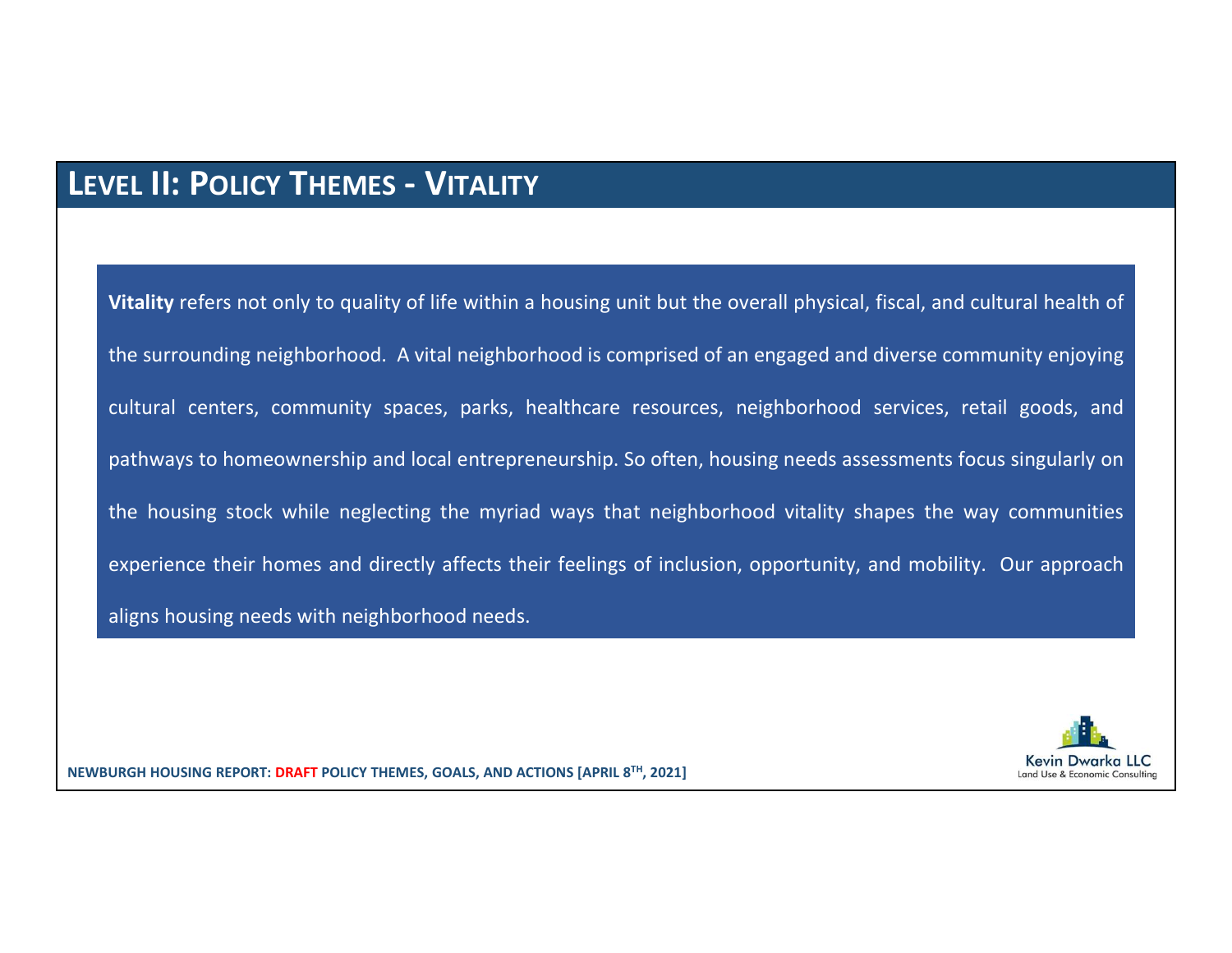#### LEVEL II: POLICY THEMES - LIVABILITY

**: POLICY THEMES – LIVABILITY**<br>Livability relates to the physical condition of a housing unit including the quality of its interior<br>spaces, maintenance of its facades, delivery of utility services, and insulation from pest **SPOLICY THEMES – LIVABILITY**<br>Livability relates to the physical condition of a housing unit including the quality of its interior<br>spaces, maintenance of its facades, delivery of utility services, and insulation from pests **2 POLICY THEMES – LIVABILITY**<br>Livability relates to the physical condition of a housing unit including the quality of its interior<br>spaces, maintenance of its facades, delivery of utility services, and insulation from pest **: POLICY THEMES – LIVABILITY**<br>Livability relates to the physical condition of a housing unit including the quality of its interior<br>spaces, maintenance of its facades, delivery of utility services, and insulation from pest **: POLICY THEMES – LIVABILITY**<br>Livability relates to the physical condition of a housing unit including the quality of its interior<br>spaces, maintenance of its facades, delivery of utility services, and insulation from pest **: POLICY THEMES – LIVABILITY**<br>Livability relates to the physical condition of a housing unit including the quality of its interior<br>spaces, maintenance of its facades, delivery of utility services, and insulation from pest Livability relates to the physical condition of a housing unit including the quality of its interior<br>spaces, maintenance of its facades, delivery of utility services, and insulation from pests, pollutants,<br>and mold. Livabi conditions.

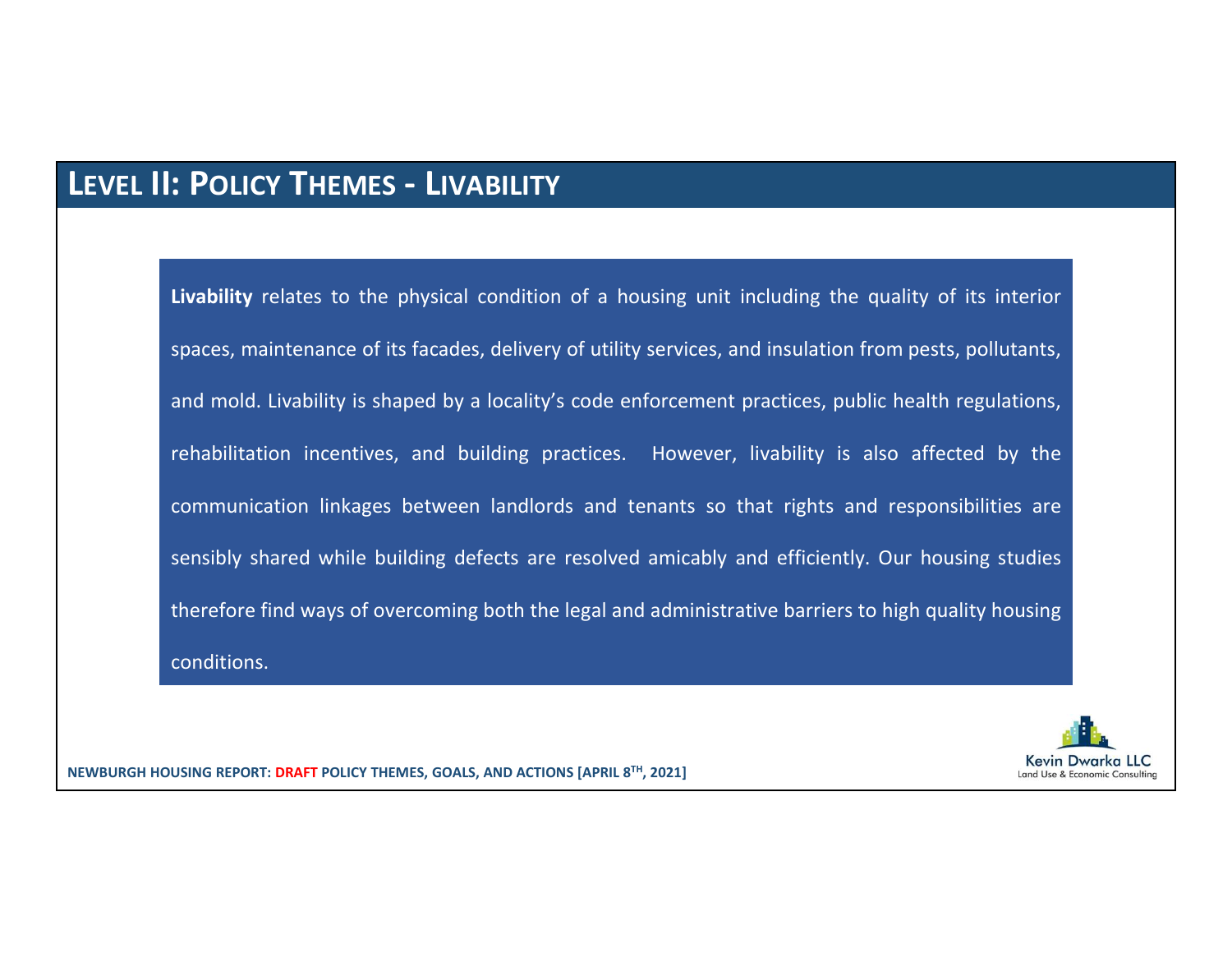# LEVEL III: HOUSING GOALS

# 1.Equity

GOAL 1A: PREVENT DISCRIMINATION AND DISPLACEMENT

GOAL 1B: PREVENT **HOMELESSNESS** 

GOAL 1C: REDUCE HOUSING **COSTS** 

GOAL 1D: PRESERVE AND EXPAND AFFORDABLE HOUSING SUPPLY

# 2.Livability

- GOAL 2A: REFORM CODE ENFORCEMENT PROCESS
- GOAL 2B: HELP BUILDING OWNERS REHAB THEIR **BUILDINGS**
- GOAL 2C: INVOLVE TENANTS IN IMPROVING HOUSING CONDITIONS

# 3.Vitality

- GOAL 3A: LINK HOUSING POLICY TO ECONOMIC DEVELOPMENT
- GOAL 3B: IMPROVE **HOMEOWNERSHIP OPPORTUNITIES**
- GOAL 3C: IMPROVE COMMUNITY CONNECTIONS

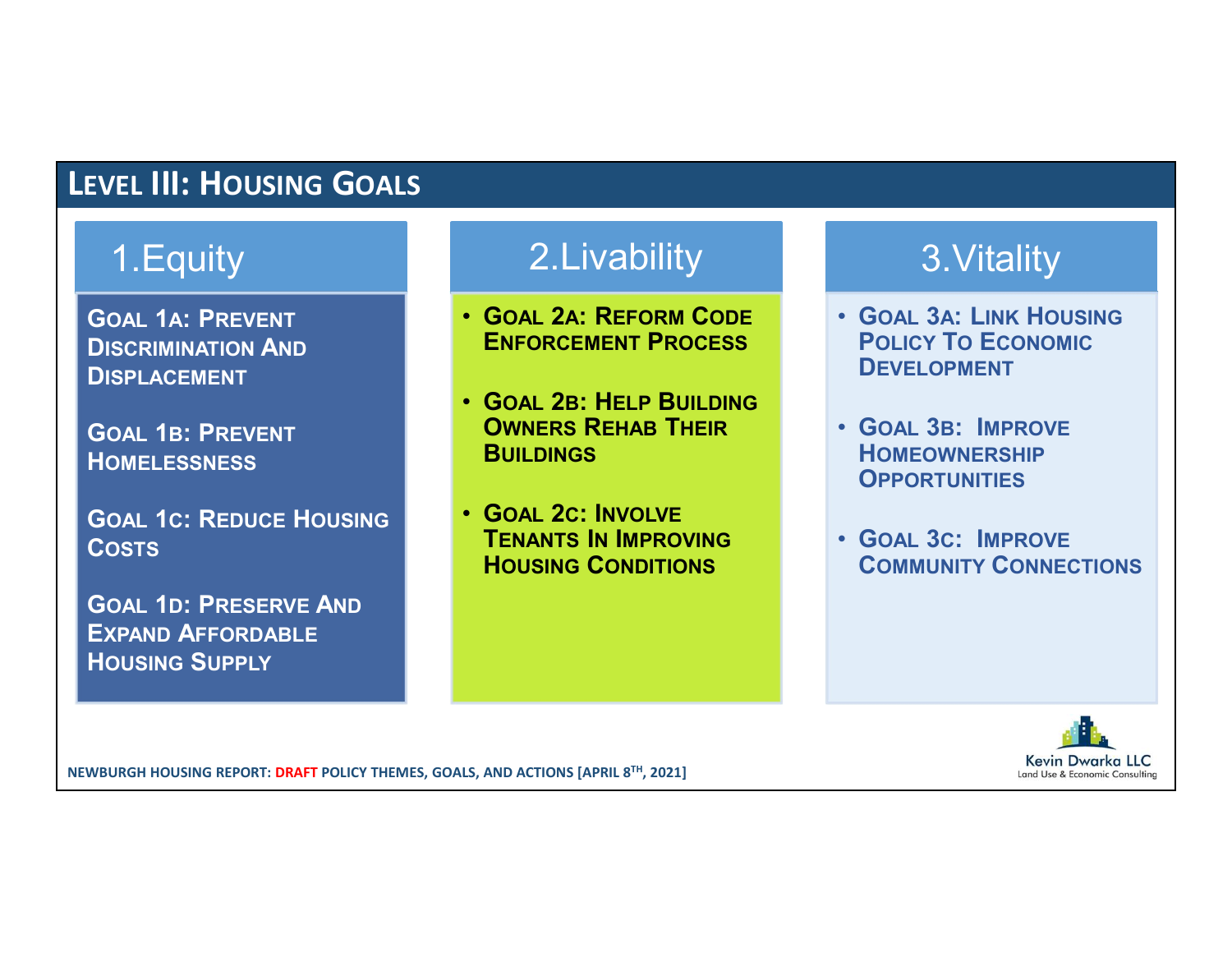# LEVEL IV: HOUSING ACTIONS – (1) EQUITY

**LEVEL IV: HOUSING ACTIONS – (1) EQUITY**<br> **GOAL 1A: PREVENT DISCRIMINATION AND**<br> **GOAL 1C: REDUCE HOUSING COSTS**<br>
ACTION 1A1: Document the City's Experience with Urban Renewal,<br>
Displacement, and Segregation (ACTION 1C2: E **LEVEL IV: HOUSING ACTIONS – (1) EQUITY**<br> **GOAL 1A: PREVENT DISCRIMINATION AND**<br> **DISPLACEMENT**<br>
ACTION 1A1: Document the City's Experience with Urban Renewal,<br>
Displacement, and Segregation<br>
ACTION 1A2: Update the City's ACTION 1A1: Document the City's Experience with Urban Renewal, Displacement, and Segregation

ACTION 1A2: Update the City's Fair Housing Laws & Enforcement Mechanisms

ACTION 1A3: Partner with Orange County on Regional Affordable<br> **GOAL 1D: PRESERVE AND EXPAND AFFORDABLE** Housing Plan

**LEVEL IV: HOUSING ACTIONS – (1) EQUITY**<br> **GOAL 12:** REDUCE HOUSING CONSING ACTION INCENSING ACTION INCENSING ACTION INCENSING ACTOR INCENSING ACTOR INCENSING ACTOR INCENSING ACTOR INCENSING ACTOR INCENSING ACTOR INCENSING ACTION 1B1: Improve Coordination Between the City, County, and Social Service Providers for Programs Targeting Newburgh's Most Vulnerable Populations

ACTION 1B2: Strengthen and Expand Eviction Prevention Programs

ACTION 1B3: Expand Newburgh's Shelter Facilities for its Homeless and Most Vulnerable Populations

ACTION 1C1: Reduce Property Taxes for Homeowners

**SCAL 1C: REDUCE HOUSING COSTS<br>ACTION 1C1: Reduce Property Taxes for Homeowners<br>ACTION 1C2: Evaluate City's Eligibility for Adopting Rent Stabilization<br>ACTION 1C3: Evaluate Procedures for Existing Rental Assistance** ACTION 1C2: Evaluate City's Eligibility for Adopting Rent Stabilization ACTION 1C3: Evaluate Procedures for Existing Rental Assistance Programs **GOAL 1C: REDUCE HOUSING COSTS**<br>ACTION 1C1: Reduce Property Taxes for Homeowners<br>ACTION 1C2: Evaluate City's Eligibility for Adopting Rent Stabilization<br>ACTION 1C3: Evaluate Procedures for Existing Rental Assistance<br>Progra **SOAL 1C: REDUCE HOUSING COSTS**<br>
ACTION 1C1: Reduce Property Taxes for Homeowners<br>
ACTION 1C2: Evaluate City's Eligibility for Adopting Rent Stabilization<br>
ACTION 1C3: Evaluate Procedures for Existing Rental Assistance<br>
Pr

ACTION 1D1: Undertake Affordable Housing Re-Education Program

ACTION 1D2: Assess Potential for Increasing Allowable Densities Throughout the Broadway Corridor

ACTION 1D3: Promote and Enable a Wider Variety of Affordable Housing Units

ACTION 1D4: Adopt Mandatory Inclusionary Housing Options for Multifamily Development on Both Privately Owned and City Owned Land

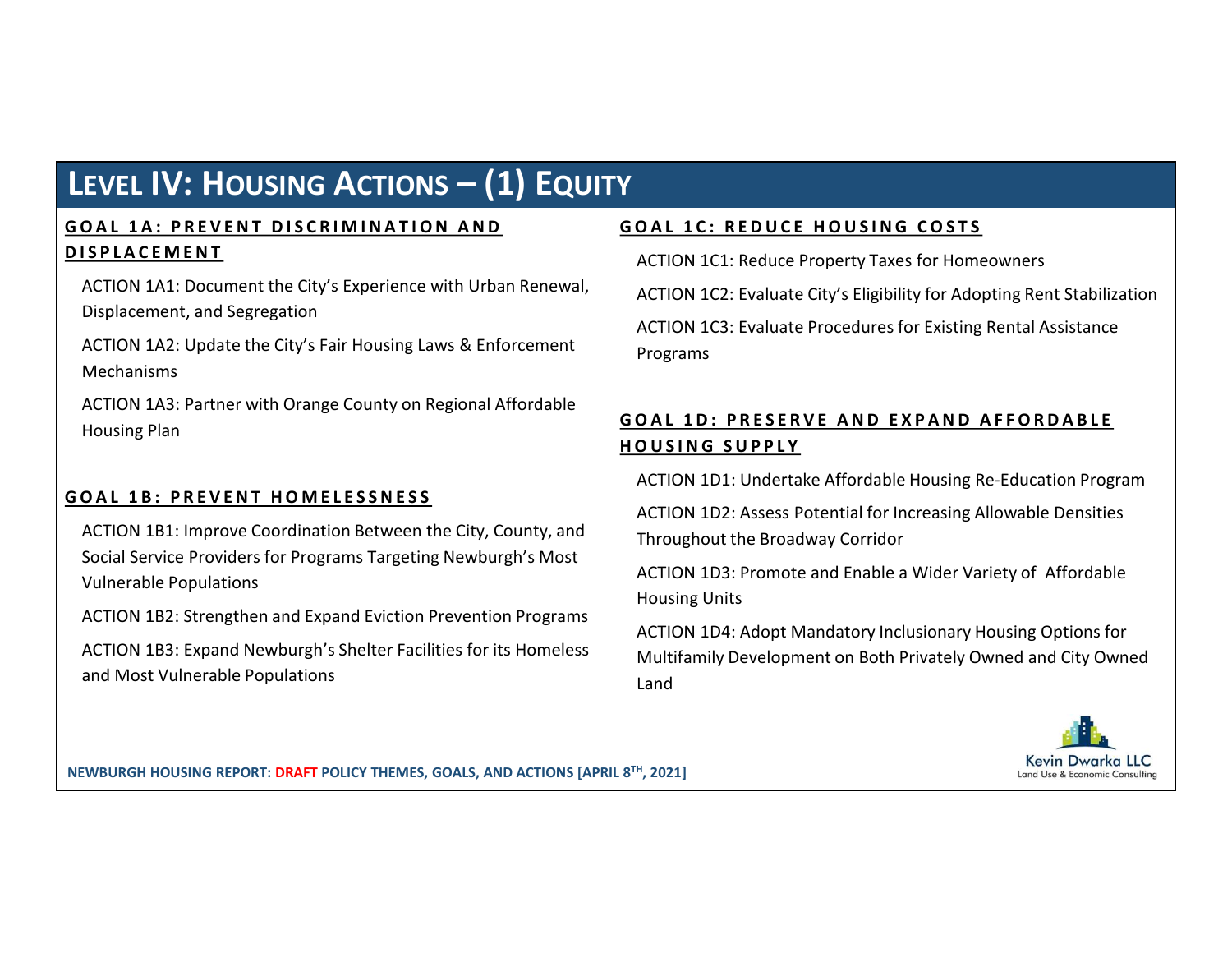# LEVEL IV: HOUSING ACTIONS – (2) LIVABILITY

**LEVEL IV: HOUSING ACTIONS – (2) LIVABILITY**<br>
GOAL 2A: REFORM CODE ENFORCEMENT PROCESS GOAL 2B: HELP BUILDING OWNERS REHAB TI<br>
ACTION 2A1: Increase the Capacity, Knowledge Base, and Skill Levels BUILDINGS<br>
of the City's C ACTION 2A1: Increase the Capacity, Knowledge Base, and Skill Levels BUILDINGS of the City's Code Compliance Department

ACTION 2A2: Improve the Use of Technology as a Tool for Tracking and Publishing Violations, Enforcement Steps, Owner Response, and Judicial Status

ACTION 2A3: Increase Compliance with the Existing Rental Registry Program and Make it More Robust

ACTION 2A4: Provide Education and Training to Landlords on Code Compliance, Building Management Best Practices, and Rehabilitation GOAL 2C: INVOLVE TENANTS IN IMPROVING **Techniques** 

ACTION 2A5: Mandate Minimum Penalties for Building Code Violations to Ensure Compliance

ACTION 2A6: Improve Compliance with Vacant Property Registry

**ILITY**<br>GOAL 2B: HELP BUILDING OWNERS REHAB THEIR<br>BUILDINGS<br>ACTION 2B1: Provide More Financial Assistance to Homeowners to<br>Improve the Physical Condition of their Homes<br>ACTION 2B2: Usla Multi Family Davelages and Pracety Q **ILITY**<br> **GOAL 2B: HELP BUILDING OWNERS REHAB THEIR**<br> **BUILDINGS**<br>
ACTION 2B1: Provide More Financial Assistance to Homeowners to<br>
Improve the Physical Condition of their Homes<br>
ACTION 2B2: Help Multi-Family Developers and ACTION 2B1: Provide More Financial Assistance to Homeowners to Improve the Physical Condition of their Homes

ACTION 2B2: Help Multi-Family Developers and Property Owners Better Access Financial Assistance to Rehabilitate Their Properties

ACTION 2B3: Evaluate Potential Adoption of Green Building Codes, Stretch Codes & Healthy Homes Guidelines

**LITY**<br>
COAL 2B: HELP BUILDING OWNERS REHAB THEIR<br>
CILDINGS<br>
ACTION 2B1: Provide More Financial Assistance to Homeowners to<br>
Improve the Physical Condition of their Homes<br>
ACTION 2B2: Help Multi-Family Developers and Prope **LITY**<br>
1992 - HELP BUILDING OWNERS REHAB THEIR<br>
1993 - HELP BUILDING OWNERS REHAB THEIR<br>
1997 ACTION 281: Provide More Financial Assistance to Homeowners to<br>
1997 - ACTION 282: Help Multi-Family Developers and Property Ow ACTION 2C1: Educate Tenants About the Building Code and Involved them in the Code Enforcement Process

ACTION 2C2: Convene Landlord Tenant Mediation Forum

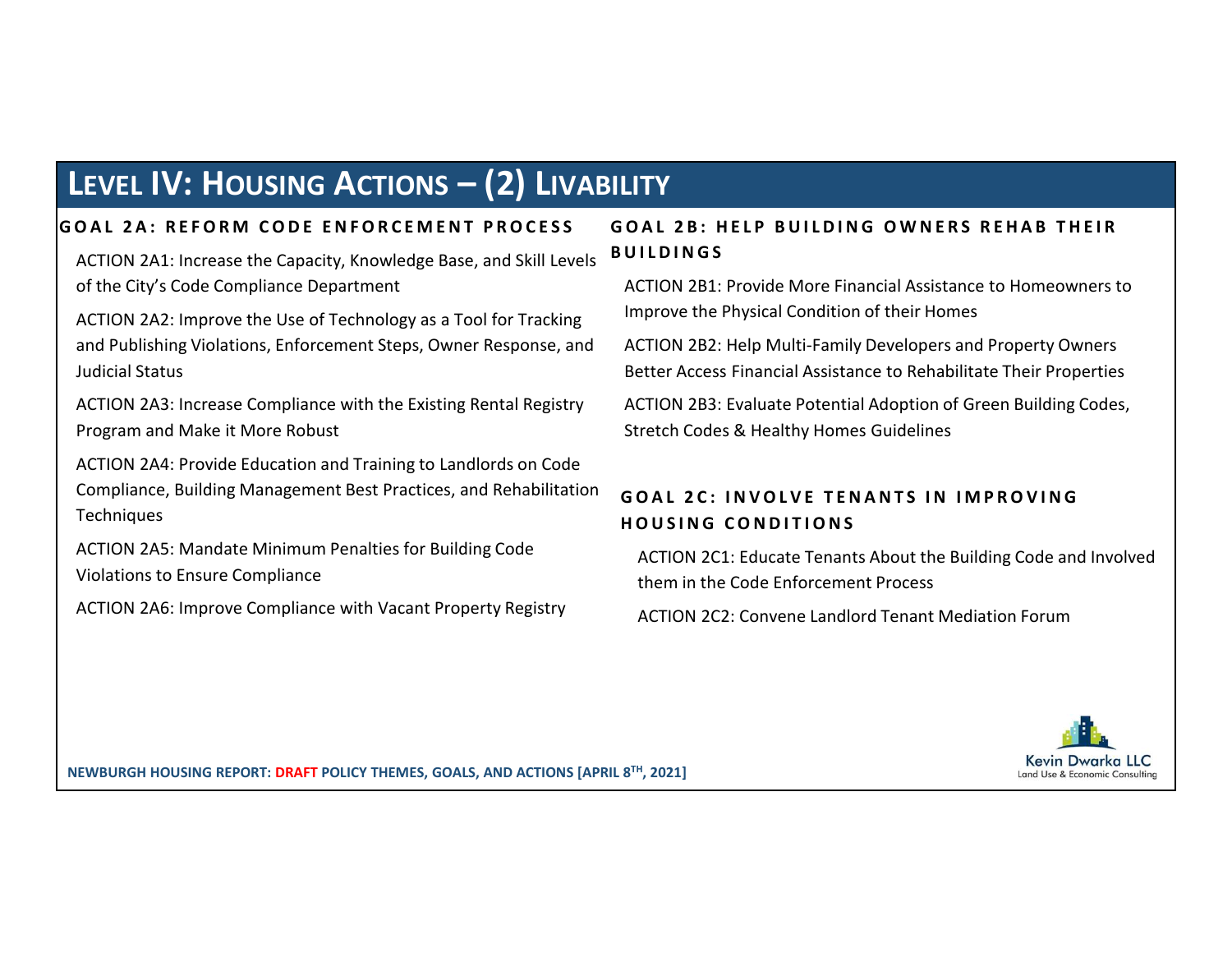# LEVEL IV: HOUSING ACTIONS – (3) VITALITY

# **LEVEL IV: HOUSING ACTIONS – (3) VITALITY**<br>
GOAL 3A: LINK HOUSING POLICY TO ECONOMIC<br>
DEVELOPMENT<br>
ACTION 3A1: Update Newburgh's Comprehensive Plan with an<br>
ECONOMIC Development Strategy<br>
ECONOMIC Development Strategy<br>
ECO **LEVEL IV: HOUSING ACTIONS – (3) VITALITY**<br>
GOAL 3A: LINK HOUSING POLICY TO ECONOMIC<br>
DEVELOPMENT<br>
ACTION 3A1: Update Newburgh's Comprehensive Plan with an<br>
Economic Development Strategy<br>
ACTION 3A2: Draft a Coordinated De **LEVEL IV: HOUSING ACTIONS — (3) VITALITY**<br>
GOAL 3A: LINK HOUSING POLICY TO ECONOMIC<br>
SCITION 3C1: Expand Services, Programs, and<br>
ACTION 3C1: Expand Services, Programs, and<br>
Economic Development Strategy<br>
ACTION 3C2: Enha **LEVEL IV: HOUSING ACTIONS — (3) VITALITY**<br> **SOAL 3A:** LINK HOUSING POLICY TO ECONOMIC GOAL 3C:<br>
DEVELOPMENT<br>
ACTION 3A1: Update Newburgh's Comprehensive Plan with an<br>
Economic Development Strategy for ACTION 3C:<br>
ACTION 3

ACTION 3A1: Update Newburgh's Comprehensive Plan with an Economic Development Strategy

ACTION 3A2: Draft a Coordinated Development Strategy for Underutilized or Vacant Sites

ACTION 3A3: Publish Clear Development Guidelines on Housing Approvals, Incentives, and Disposition of City-owned Land

ACTION 3B1: Help Newburgh Residents Finance Homes in Newburgh

ACTION 3B2: Provide more Diverse Pathways to Homeownership

**TY**<br> **GOAL 3C: INCREASE COMMUNITY CONNECTIONS**<br>
ACTION 3C1: Expand Services, Programs, and Resource ay<br>
Community Centers<br>
ACTION 3C2: Enhance the Safety and Aesthetic Beauty of City<br>
Streats Darks and Blaursourds ACTION 3C1: Expand Services, Programs, and Resource ay Community Centers

ACTION 3C2: Enhance the Safety and Aesthetic Beauty of City Streets, Parks, and Playgrounds

ACTION 3C3: Expand Support for Neighborhood Serving Businesses